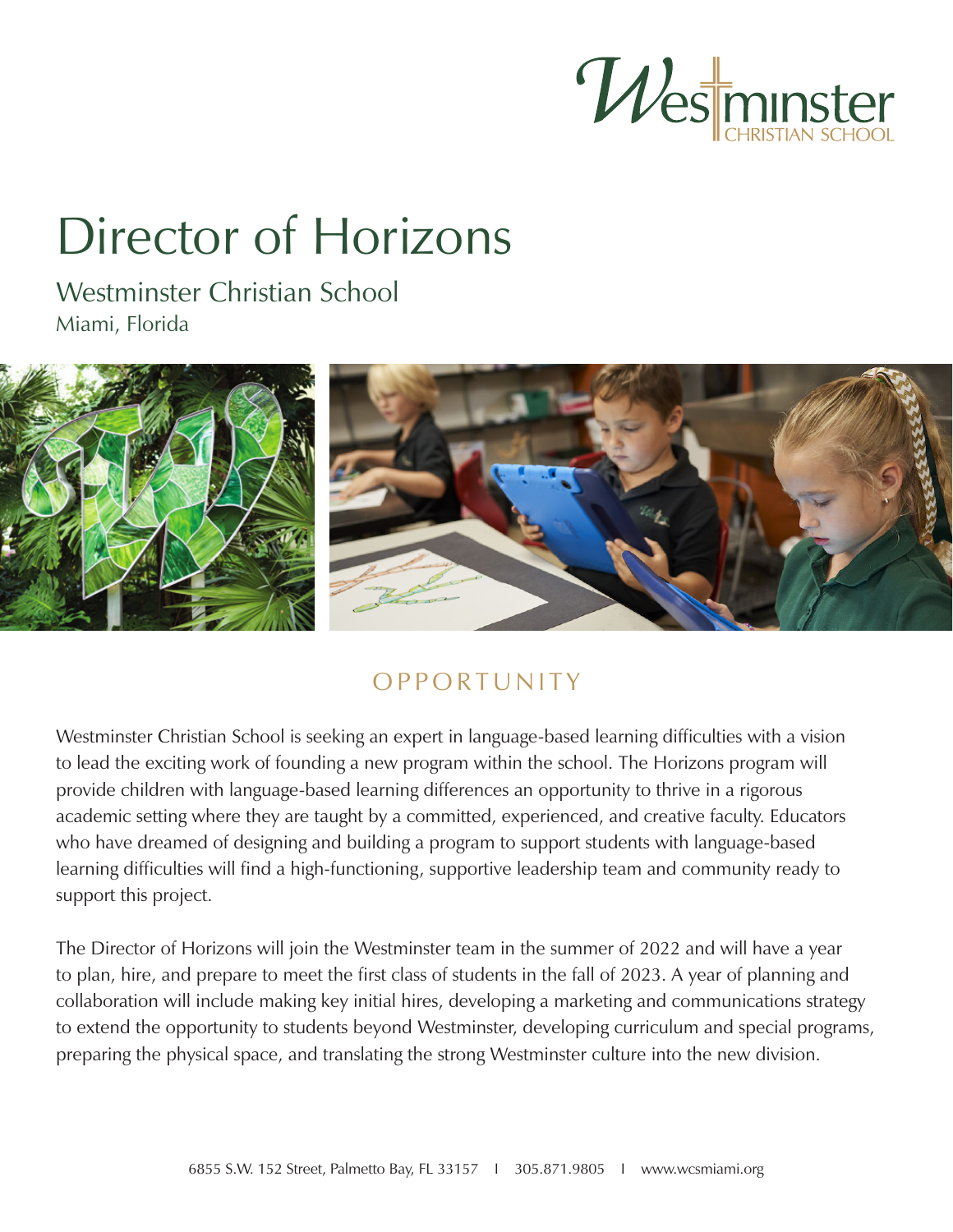

#### OVERVIEW

Founded in 1961, Westminster Christian School is an independent, college-preparatory, coeducational Christian school serving 1,280 students from preschool through 12th grade.

Westminster Christian School's academic program challenges and empowers learners with a rigorous curriculum from a biblical worldview. Students enjoy an extensive selection of academic electives, athletic offerings and fine arts disciplines that allow them to discover their talents, preparing them to excel in college and beyond. Student government and service opportunities, both locally and abroad, allow them to develop as leaders and to positively impact others.

For more than 60 years, Westminster Christian School has provided an outstanding educational experience to South Florida's Christian community through our mission of empowering learners, preparing hearts, and inspiring lives to faithfully serve as ambassadors for Jesus Christ. We are now extending our innovative approach to education into a market in need of a new model. Horizons will provide extraordinary educational opportunities to children with language based-learning disabilities such as dyslexia, dysgraphia, and dyscalculia, preparing students for a successful transition into mainstream classes at the appropriate time.

Westminster Christian School's Horizons program will be an extension of our existing PK-12 program, guided by the school's existing vision and mission. The program will be located off campus to promote an environment focused on our students' special needs, but just minutes from Westminster's primary campus. The target opening date for Horizons will be in the fall of 2023 with 15 elementary students, with a goal of growing the program to approximately 70 students by year three.

This will be the only program of its kind among South Florida Christian schools, filling a critical need for families whose students require additional support and for whom Christian education is a priority.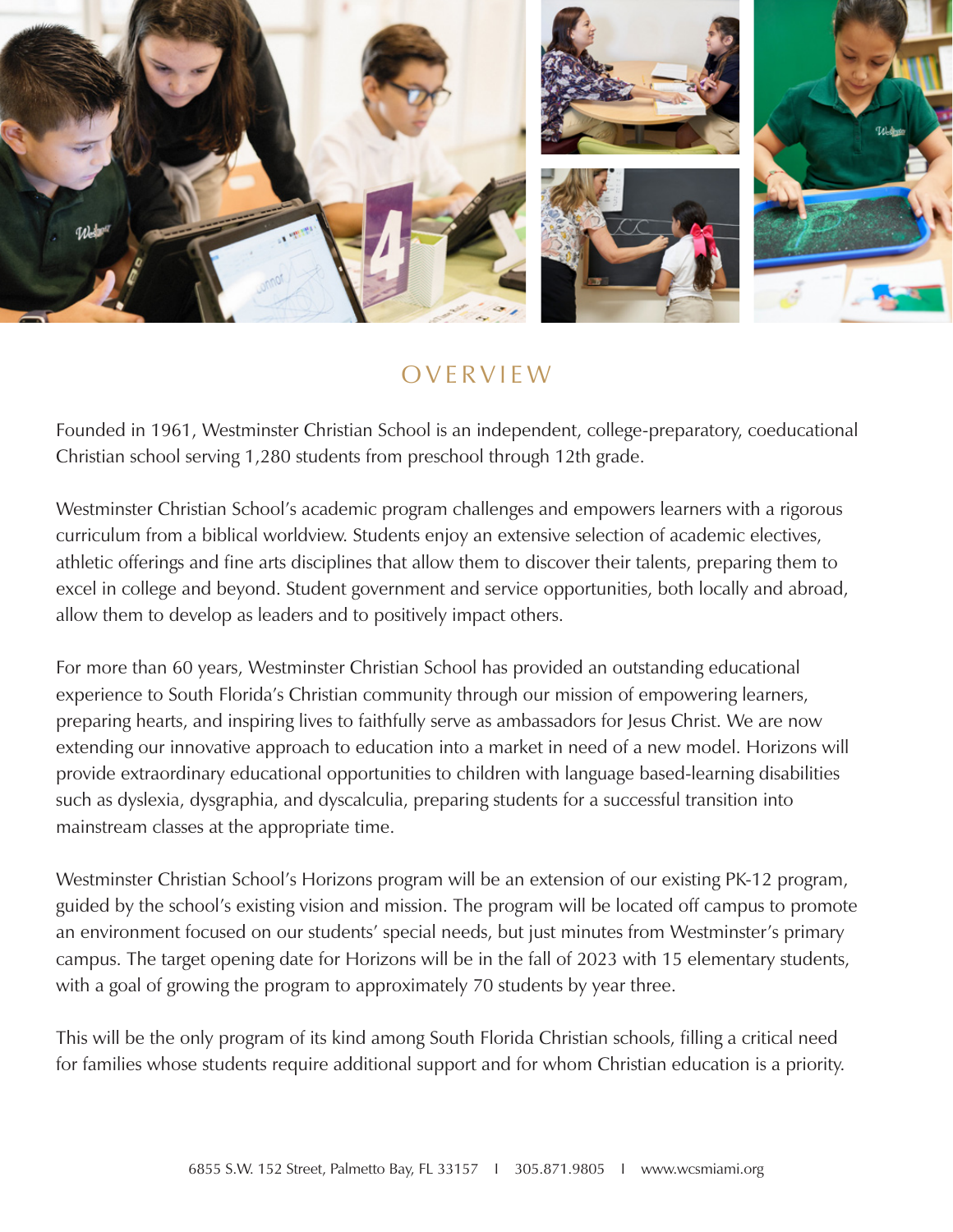

### OPPORTUNITIES AND CHALLENGES

#### **Exciting Opportunities:**

- Becoming a part of a stable and vibrant school. The Director of Horizons will build upon the successes of a well-respected and dynamic school with a strong and healthy culture, robust enrollment, and excitement about the development of this new program.
- Embracing a unique opportunity to design and establish a new program from the ground up, hire faculty and staff, and create engaging and relevant curriculum evolving from a clear vision of educational purpose.
- Enjoying the support of a strong leadership team. Members of the leadership team share a passion for providing excellent Christian education, a strong work ethic, respect for one another, and a desire to continually grow and improve.

#### **Projected Challenges:**

- Developing an off-campus location into an appropriate learning facility.
- Recruiting talented faculty and staff during the current labor and economic situation.
- Balancing the creation of a new and distinct program while still incorporating the strong Westminster culture.